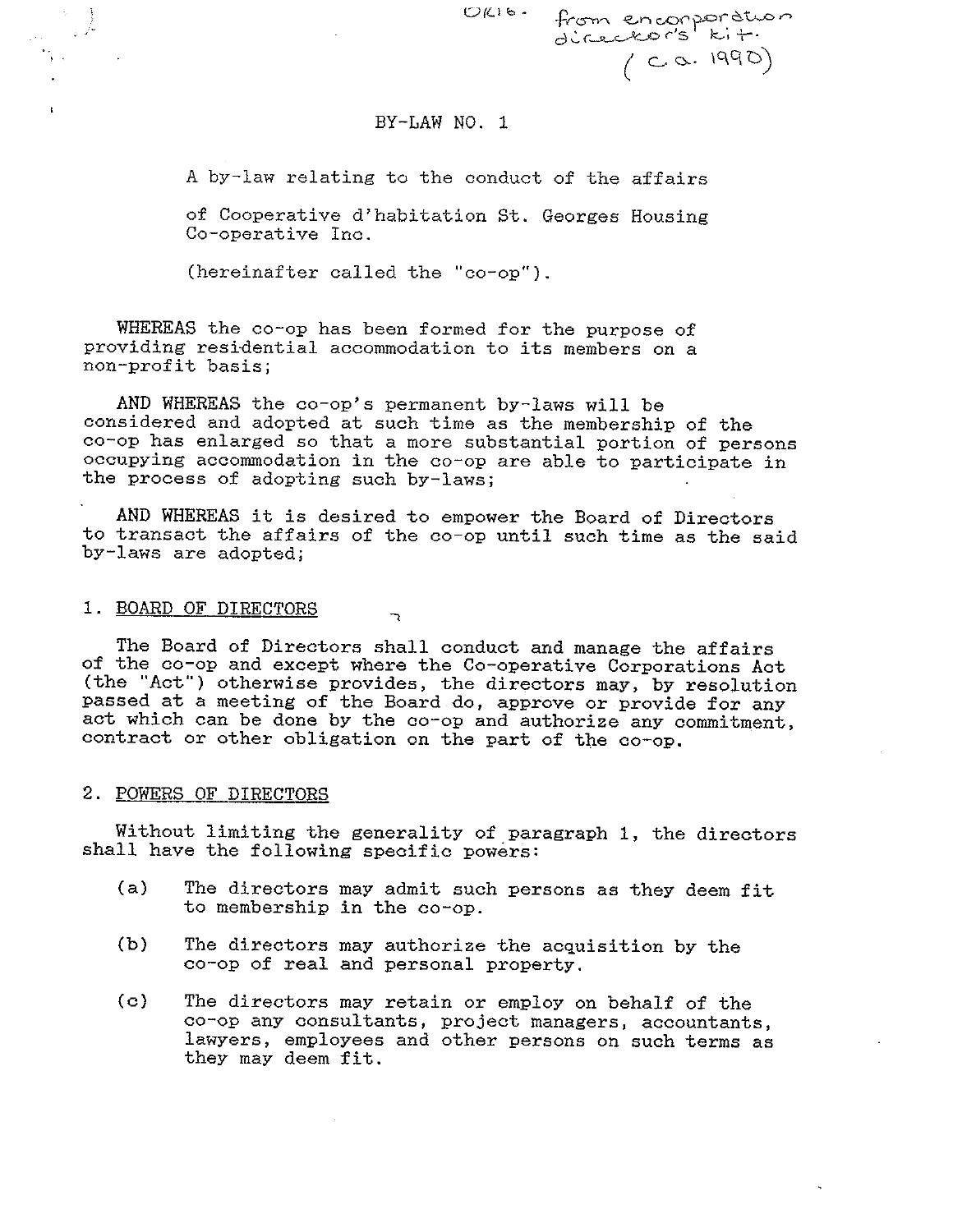- (d) The directors may enter into any contracts on behalf of the co-op relating to the construction, acquisition or improvement of housing and the financing thereof.
- (e) The directors may borrow money upon the credit of the co-op by obtaining loans or advances or otherwise, whether secured or unsecured, on such terms as they may deem fit.
- (f) The directors may assign, transfer, convey, hypothecate, mortgage, pledge, charge or give security in any manner upon all or any of the real or personal, movable or immovable, property, rights, ·powers, choses in action, or other assets, present or future, of the co-op to secure any money borrowed or to be borrowed or any obligations or liabilities of the co-op now or hereafter made or incurred.
- (g) The directors may apply for and obtain start-up grants, apply for the issuance of undertakings to insure, enter into agreements to receive subsidies, and operating agreements, or any other agreements which they may deem appropriate.
- (h) The directors may do all acts and things, execute all documents and make all commitments necessary or appropriate for the purposes of any of the foregoing.
- (i) The directors may delegate to such one or more officers or directors of the co-op as may be designated by resolution of the directors, all or any of the powers conferred by the foregoing clauses of this by-law to such extent and in such manner as the directors shall determine at the time of each such delegation.

# 3. MEETINGS

Meetings of the directors and the members shall be held at any place within the Regional Municipality of Ottawa-Carleton as<br>the Board may deem fit and may be called by any director. The the Board may deem fit and may be called by any director. quorum required for the transaction of any business shall be a majority of the directors or members respectively. At least three days notice of each directors' meeting shall be given by telephone or by leaving written notice at a director's place of residence, except in case of emergency where a quorum of directors consents to holding a meeting with a lesser notice.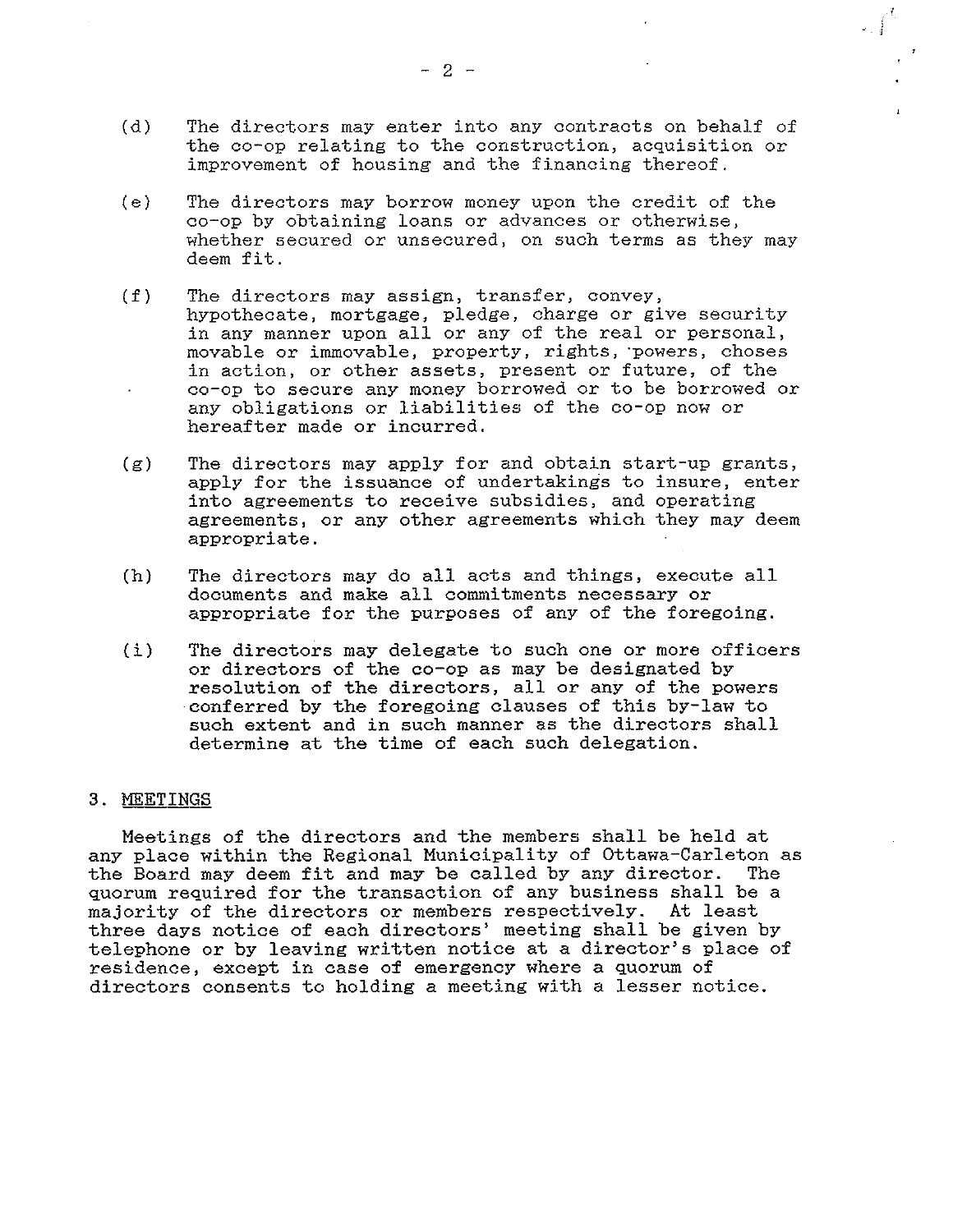## 4. OFFICERS

The directors shall elect from among their number a President, Vice-President, Secretary and Treasurer.

### 5. REMUNERATION

The officers and directors shall serve as such without remuneration, and shall not receive any profits directly or indirectly from the performance of their duties, but shall be reimbursed for any reasonable duly authorized expenses incurred<br>in carrying out the business of the co-op. The directors shall in carrying out the business of the co-op. not be reimbursed for their expenses incurred in attending a meeting of the directors or committee of the co-operative where such meeting is not held within one hundred kilometres of the Regional Municipality of Ottawa-Carleton.

#### 6. FISCAL YEAR

The fiscal year of the co-op shall commence on the 1st day of January of each year and end on the 31st day of December in each year.

## 7. EXECUTION OF DOCUMENTS

Any cheques, notes, bills of exchange, agreements, contracts, agreements of purchase and sale or assignments thereof, deeds, transfers, mortgages, chattel mortgages, assignments of rent, and all and any other documents which the co-op is empowered to enter into or execute may be executed on behalf of the co-op by any two of the directors and officers, or by any other persons authorized by resolution of the Board, who may affix the corporate seal thereto. Any persons signing such documents shall satisfy themselves as to the contents thereof, and may approve the particulars and contents thereof within the limits<br>of any authorizing resolution. The signature of any document The signature of any document in the manner set out in this paragraph shall be deemed in favour of third parties to be conclusive evidence that the execution and delivery of such document was duly authorized by the co-op. Notwithstanding the foregoing, no director or officer shall execute any such document unless such execution has been properly authorized.